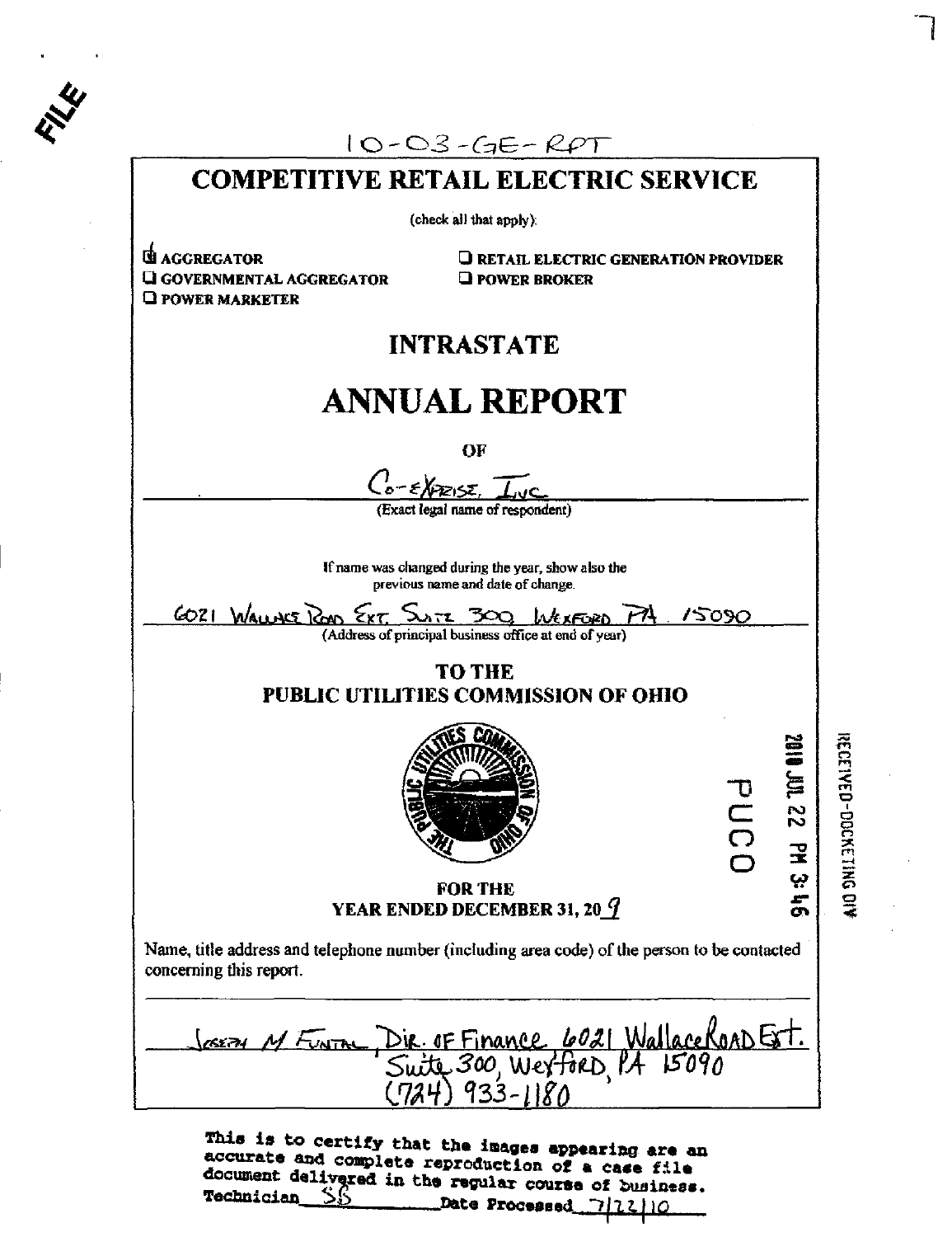# TABLE OF CONTENTS

| <b>Title</b>                                                                          | Page |
|---------------------------------------------------------------------------------------|------|
|                                                                                       |      |
|                                                                                       |      |
|                                                                                       |      |
| Name, Address and Phone Number of the Company's Contact Persons and Invoice Recipient | 4    |
|                                                                                       |      |

 $\sim 10$ 

 $\bar{z}$ 

÷.

 $\bar{z}$ 

 $\hat{\boldsymbol{\beta}}$ 

 $\ddot{\phantom{a}}$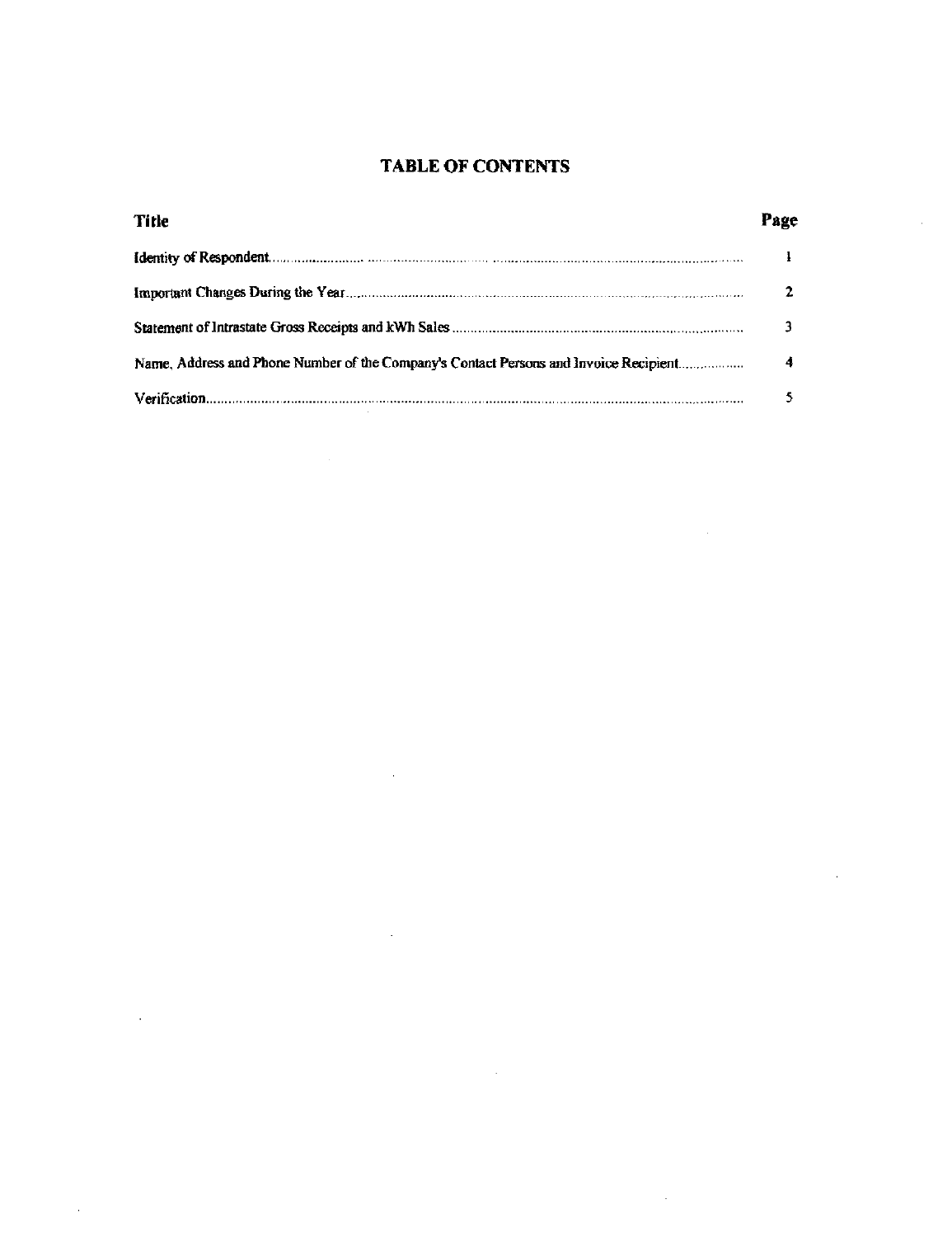#### **IDENTITY OF RESPONDENT**

- 1. State whether respondent is a corporation, a joint stock association, a firm or partnership, or an individual.<br>CORPERTION
- 2. Identify names of affiliate and subsidiary companies of the respondent.

$$
\mathbf{A} \mathbf{A}
$$

3. Date when respondent began operations in Ohio.

 $n/8/$ 

4. If a consolidated or merged company, give names of each such incident, date, and Commission authority. If a reorganized company, give name of original corporation.

 $x_{\mathcal{N}}$ 

5. If incorporated specify (a) Date of filing articles of incorporation,  $[0!]$  [0]  $\mu$ (b) State in which incorporated,  $\mathcal{D}_{\mathcal{A}}f$ 

6. Ohio certificate number, case number granting authority and date issued.

 $O9 - 174E(i)$ **09-0919-EL-AGG** 

7. State whether or not the respondent during the year conducted any part of its business under a name or names other than that shown on Title Page. If so, give full particulars.

NIX

8. Description of Ohio service territory served by respondent.

Acrescarca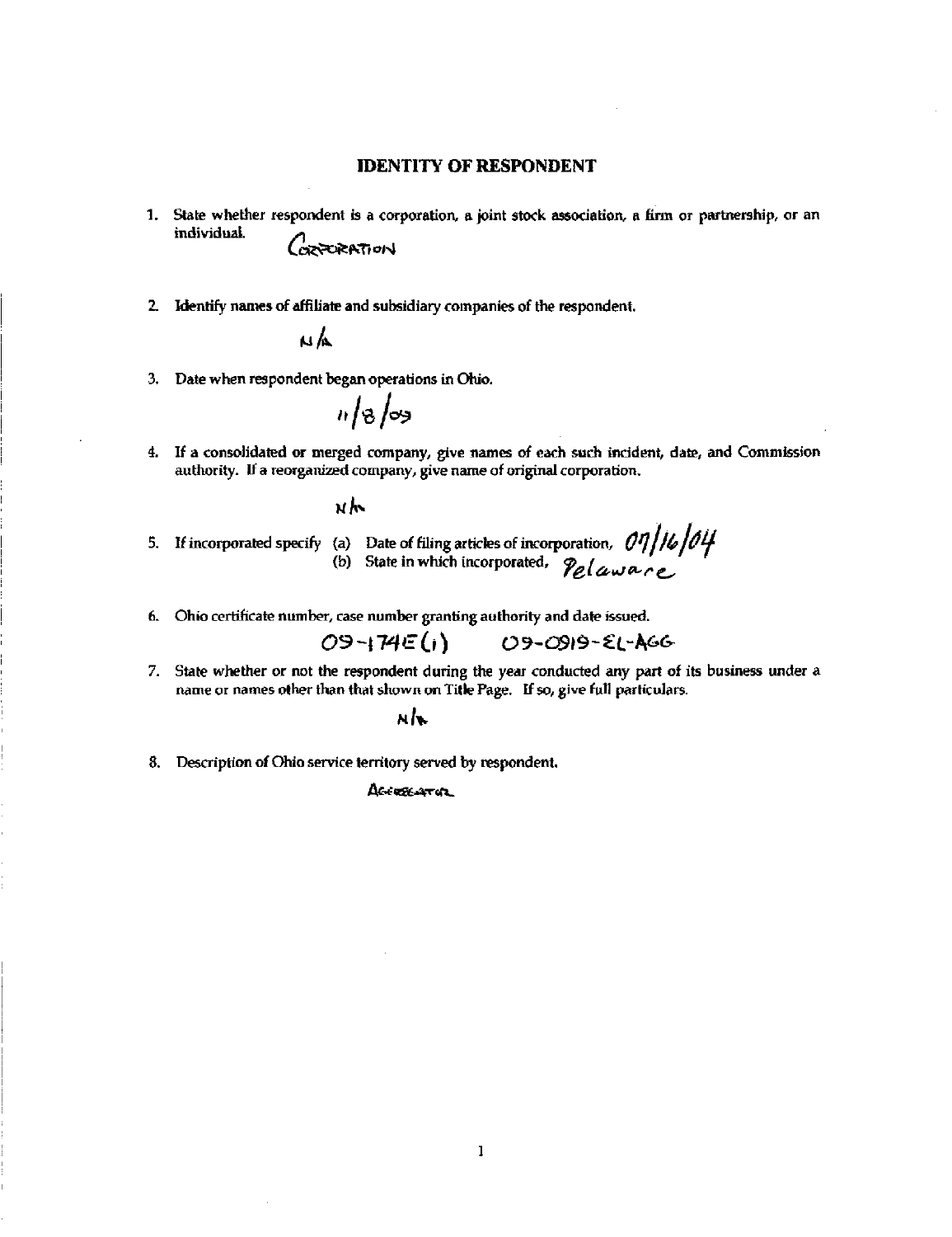# IMPORTANT CHANGES DURING THE YEAR

Report important changes of the types listed. Except as otherwise indicated, data furnished should apply to the same period the report covers. Answers should be numbered in accordance with the inquiries and if "none" states the fact, it should be used. If information, which answers an inquiry, is given elsewhere in fhe report, identification of the other answer will be sufficient.

1. Changes in ownership or control (shareholders holding 5% or more of outstanding stock).

# NA

2. Oher important changes: Give brief particulars of each other important change, which is not disclosed elsewhere in this report.

\*Please note any material changes that occurred during the year are also required to be filed in the respective CRES case docket (EL-CRS, EL-AGG, EL-GAG) pursuant to CRES Rule 4901:1 -24-20.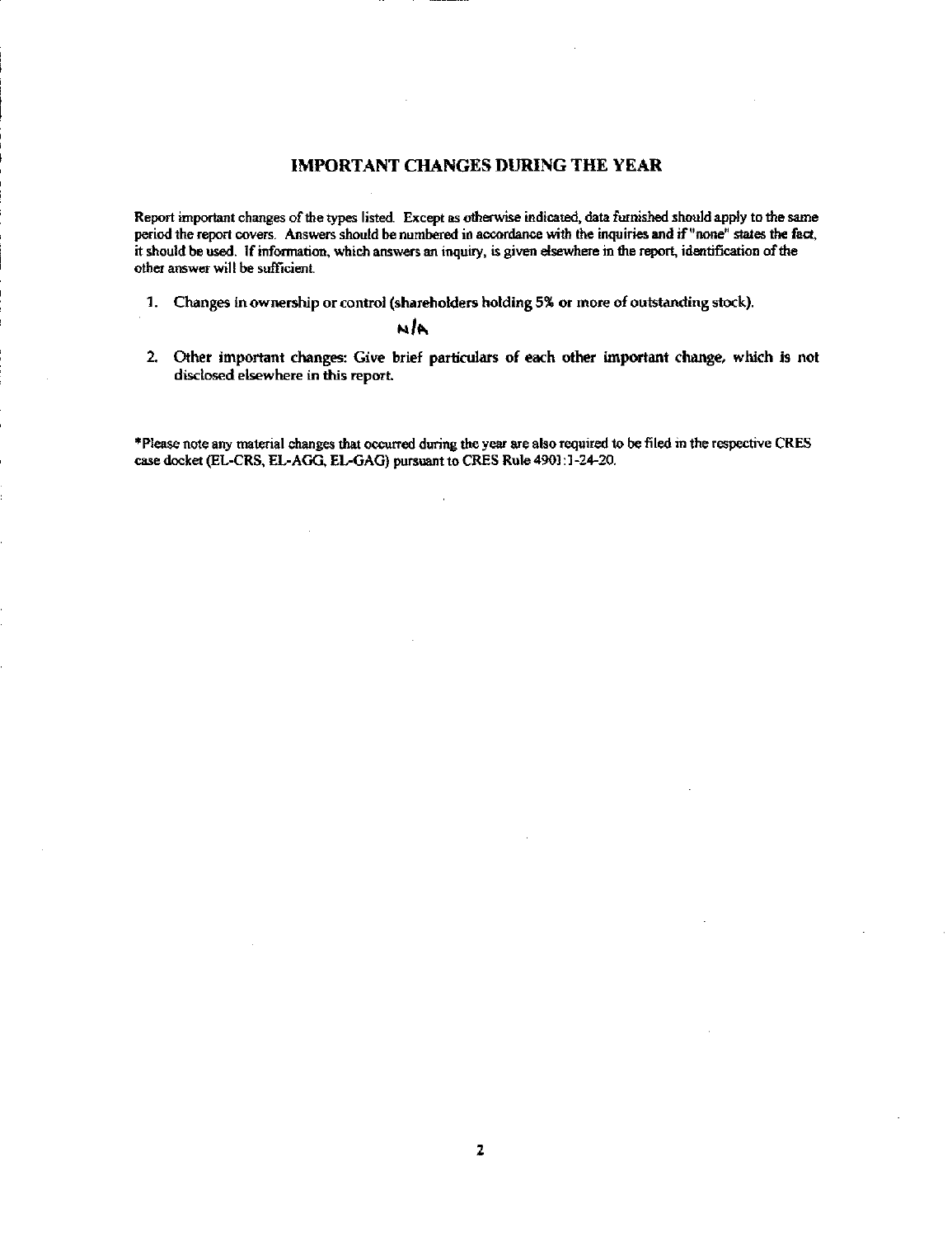#### STATEMENT OF INTRASTATE GROSS RECEIPTS AND KWH SALES

| <b>Customer Class</b> | Sales (kWh) | Earnings(\$) |
|-----------------------|-------------|--------------|
| <b>Residential</b>    |             |              |
|                       |             |              |
| Commercial            |             |              |
| Industrial            |             |              |
| Other                 |             |              |
| <b>Total</b>          |             |              |

## HIK

Instructions:

This information is used for PUCO annual assessment purposes pursuant to Section 4905.10, Revised Code. The reporting company shall report its intrastate gross earnings for the provision of retail services (e.g. Retail Electric Generation, Broker, Marketer, Govemmental Aggregator) for which it is subject to certification by the PUCO under Section 4928, Revised Code. In addition, power providers please provide all corresponding sales of kilowatt hours of electricity. Sales of kilowatt hours of electricity are deemed to occur at the meter of the retail customer.

The reporting company shall maimain supporting and/or subsidiary records to separately record receipts and sales of electricity derived from operations other than in Ohio. Information presented herein is subject to audit by the PUCO.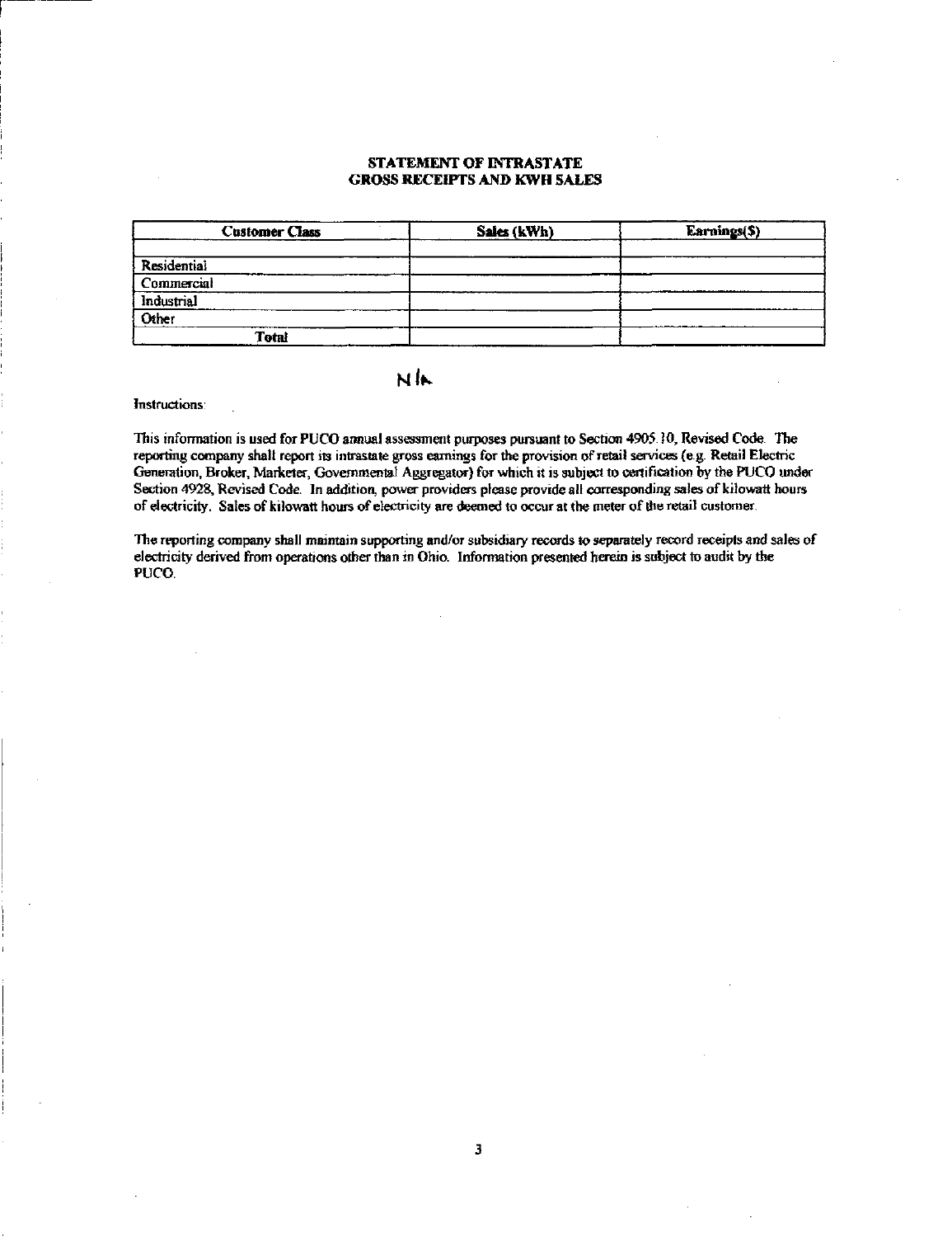# COMPANY CONTACTS

## IN ORDER TO ENSURE THAT PUCO CORRESPONDENCE IS DIRECTED TO THE APPROPRIATE PERSON AT THE CORRECT ADDRESS, PLEASE COMPLETE THE FOLLOWING.

Name, Thie, Address, and Phone Number of the Company's Contact Persons

To Receive Entries and Orders from the Docketing Division

|                            |                                    | NICHOLAS 1 SEITANIARIS                   |                                                                  |  |
|----------------------------|------------------------------------|------------------------------------------|------------------------------------------------------------------|--|
| Name                       |                                    |                                          |                                                                  |  |
|                            |                                    |                                          | 6021 WHUACE Rd EXT. SUTE 300 WEXFERD, P14 15090                  |  |
| <b>Address</b>             |                                    |                                          |                                                                  |  |
|                            | 724 933 1180                       |                                          |                                                                  |  |
|                            | Phone Number (Including Area Code) |                                          |                                                                  |  |
|                            |                                    |                                          |                                                                  |  |
| <b>E-Mail Address</b>      |                                    | <u>NSEITANAKIS@Co-EXPRISE, GM</u>        |                                                                  |  |
|                            |                                    |                                          |                                                                  |  |
|                            |                                    |                                          | Name, Title, Address, and Phone Number of Person to whom Invoice |  |
|                            |                                    | Should be directed                       |                                                                  |  |
|                            |                                    |                                          |                                                                  |  |
|                            | $C_{\text{AHE}}$                   |                                          |                                                                  |  |
| Name                       |                                    |                                          | Title                                                            |  |
|                            |                                    |                                          |                                                                  |  |
| <b>Address</b>             |                                    |                                          |                                                                  |  |
|                            |                                    |                                          |                                                                  |  |
|                            | Phone Number (Including Area Code) |                                          |                                                                  |  |
|                            |                                    |                                          |                                                                  |  |
|                            |                                    |                                          |                                                                  |  |
|                            |                                    |                                          |                                                                  |  |
|                            |                                    | <b>Name and Address of the President</b> |                                                                  |  |
|                            |                                    |                                          |                                                                  |  |
|                            |                                    |                                          |                                                                  |  |
| $\overline{\mathbf{Name}}$ | WILLIAM R BUAIR                    |                                          | President                                                        |  |
|                            |                                    |                                          | 6021 WALLACE Red EXT. SUITE 300, WELFORD PA 15090                |  |
| <b>Address</b>             |                                    |                                          |                                                                  |  |
|                            |                                    |                                          |                                                                  |  |